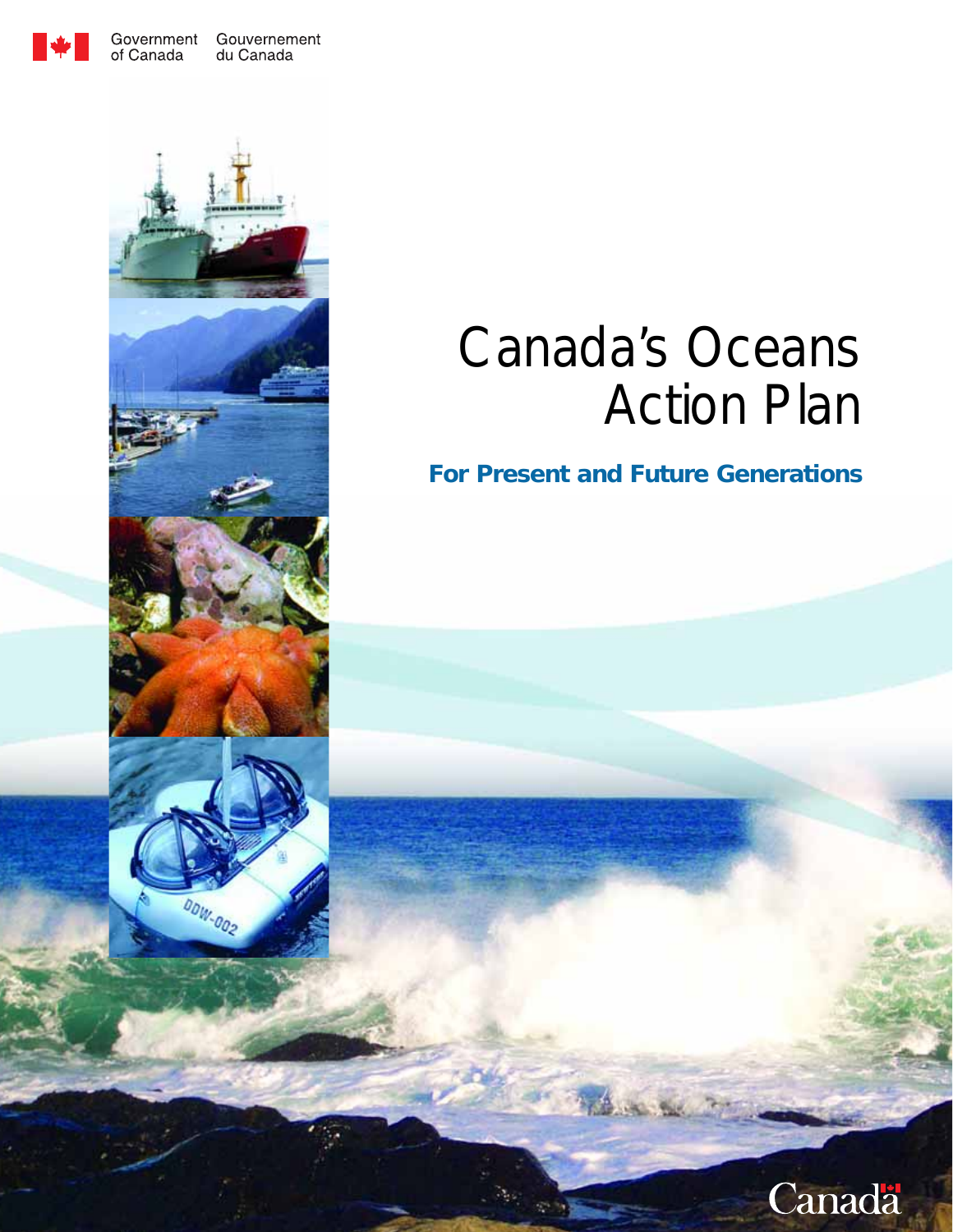## Table of Contents

Cover photo credits: *Top left:* Department of National Defence (Ship's Crew, HMCS Montréal) *Bottom left:* ©Nuytco Research Ltd.

Published by: Communications Branch Fisheries and Oceans Canada Ottawa, Ontario K1A 0E6 www.dfo-mpo.gc.ca

DFO/2005-348

© Her Majesty the Queen in Right of Canada, 2005

Cat. No. FS23-472/2005-1E-PDF ISBN 0-662-41419-5



Printed on recycled paper.

**2 Canada's Oceans Action Plan** *For Present and Future Generations*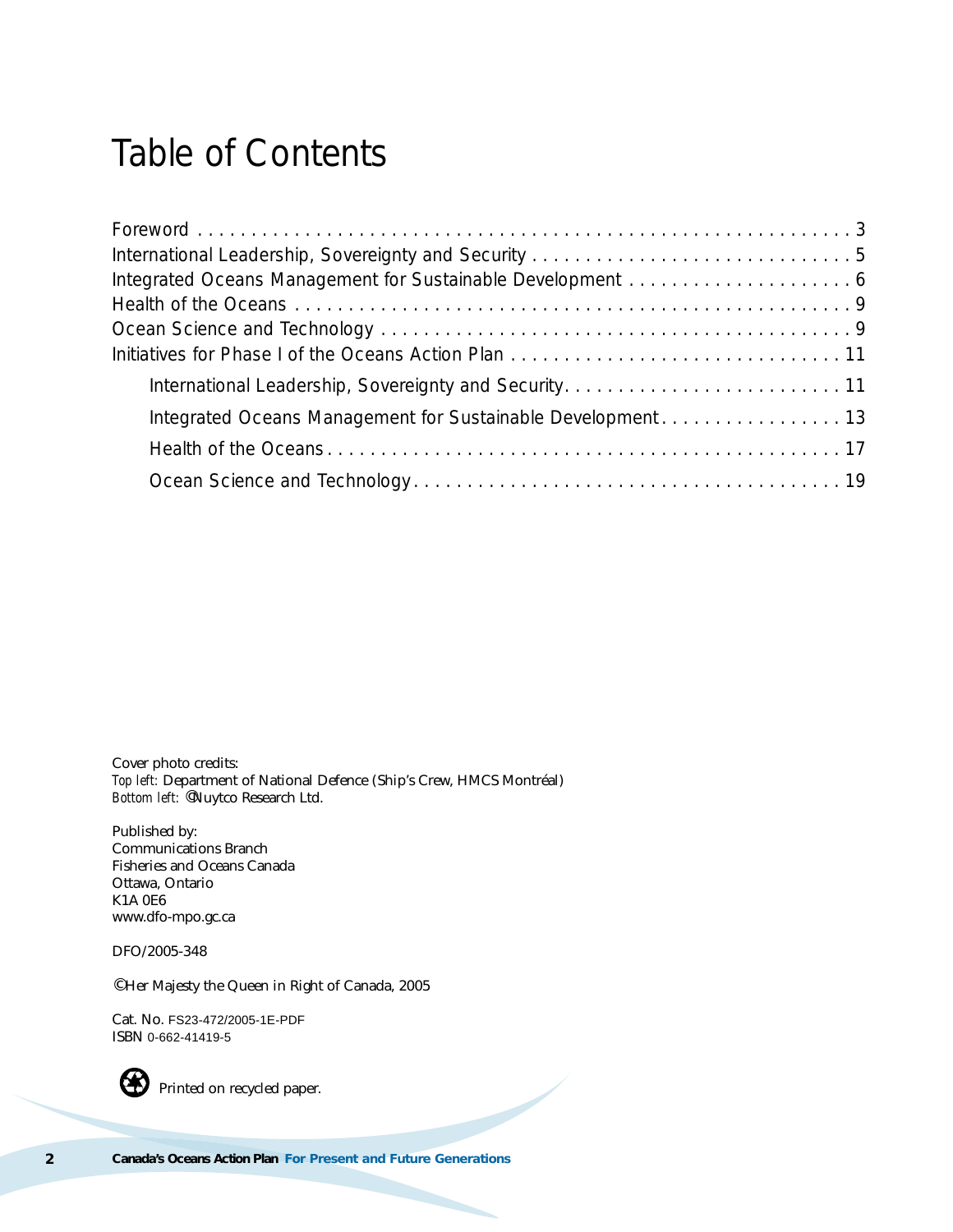## *Foreword*

#### **OUR OCEANS**

Canada is a maritime nation. We are defined as much by our oceans as by land. Three of the world's oceans border our coastline, which is the longest in the world at about 244,000 km. Our oceans regions total almost 6 million square kilometers, equivalent to almost 60% of Canada's land mass. In addition, Canada's extended continental shelf (beyond 200 nautical miles), once delimited through the United Nations Convention on the Law of the Sea (UNC-LOS) process, is estimated to be equivalent in size to three Prairie provinces combined.

Eight out of our ten provinces border on the oceans, as do the Northwest Territories, Nunavut and Yukon. The oceans provide recreational, environmental, employment, income and cultural staples to over 7 million Canadians who live in coastal communities—more than twenty percent of Canada's total population. Our oceans are important and present an opportunity to make a greater contribution to our well-being and to benefit from the protection of critical marine environments.

<span id="page-2-0"></span>Living on the land limits our vision of what our oceans look like beneath the surface. Few Canadians have seen our sub-sea valleys, plains and mountains. The Sable Gully off Nova Scotia's coast is a massive sub-sea canyon, and is now one of Canada's marine protected areas. Some of our country's most magnificent vistas are found where the land joins the sea—coastal fjords and inlets, bays and estuaries, arctic ice fields, and archipelagos made up of thousands of islands and countless beaches.

Canada's marine wildlife numbers in the thousands of species including orcas, polar bears, walrus, sea otters, and bowhead whales, which live for more than 200 years. We have shellfish, finfish, seabirds, marine plants and other seabed animals, including forests of thousand year-old corals and unique glass sponge reefs. These are part of our incredibly diverse oceans.

The role that oceans have played in Canada's history cannot be overemphasized. They are an inherent part of our environmental, social, cultural and economic fabric. Aboriginal peoples and Canada's coastal communities have longstanding ties to their oceans and other marine resources. With Canada's *Oceans Act*, we have made a commitment to manage them wisely.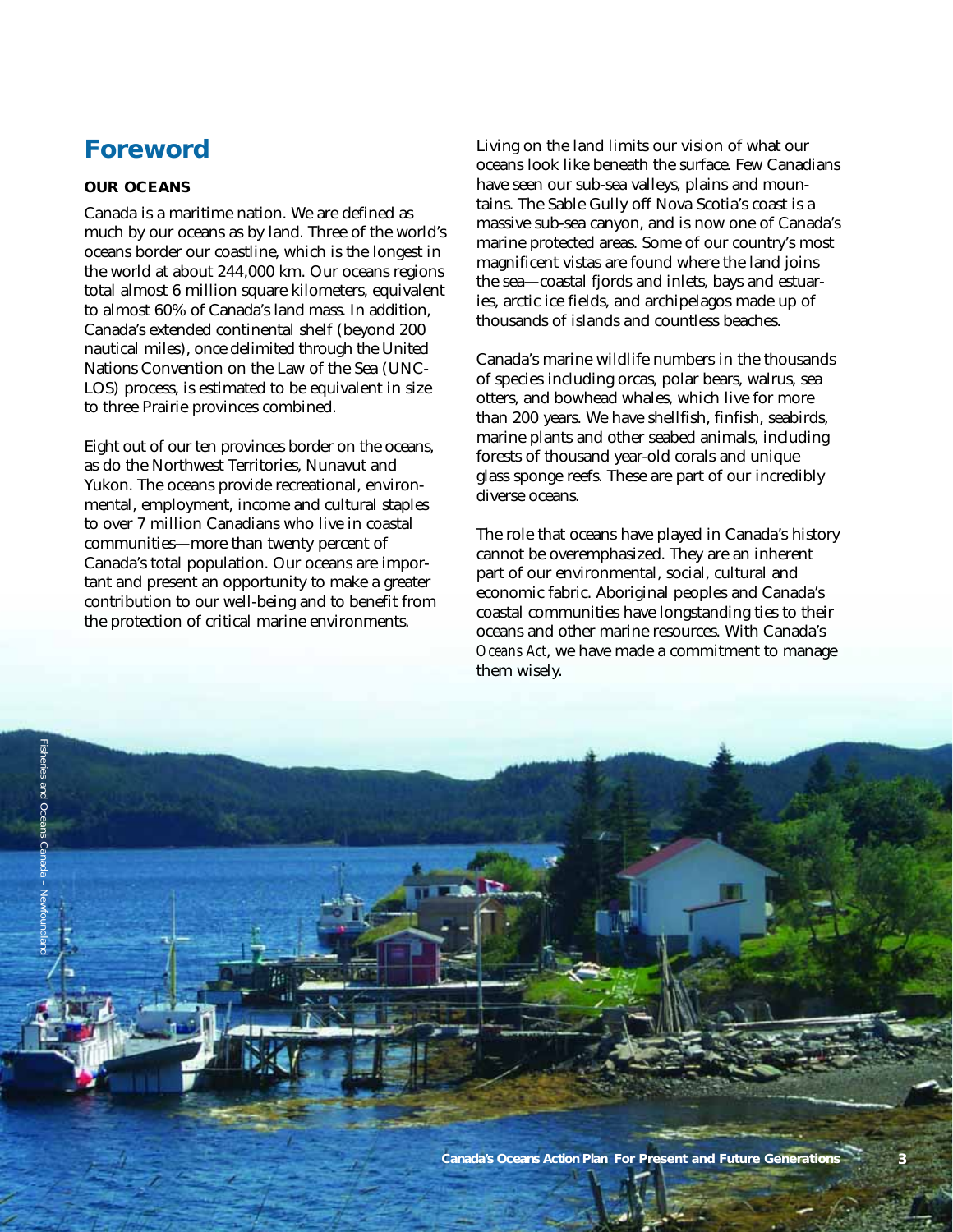



J.R. Orr



#### **WHERE WE ARE: THE** *OCEANS ACT*

With the passage of the *Oceans Act* in 1996, followed by the release of Canada's Oceans Strategy in July 2002, we established a new legislative and policy framework to modernize oceans management. The *Oceans Act* is founded on three principles:

- Sustainable Development
- Integrated Management, and
- Precautionary Approach.

Guided by these principles, Canada can continue to develop a dynamic and diverse oceans economy in a way that ensures that we will protect the marine environment on which that economy is based.

#### **SEIZING OPPORTUNITIES FOR SUSTAINABLE DEVELOPMENT—THE OCEANS ACTION PLAN**

Modern oceans management arrangements are necessary to enable Canadians to more fully realize the potential of their oceans. Currently, oceans governance arrangements are not designed to deal with the challenges of modern oceans management. The approach is fragmented, exceedingly complex, lacks transparency, and is focused on solving problems after they appear.

The current approach has resulted in:

- failing oceans health, including some declining fish stocks and increasing fluctuations of stocks, increasing numbers of marine species at risk and invasive species, marine habitat loss, and declining biodiversity;
- growing oceans user conflicts and administrative, jurisdictional and regulatory complexities, and lost or delayed investments; and
- an oceans industry sector that is significantly weaker than its potential.

Without a strategy to more effectively manage our oceans and address these challenges, there will be continued environmental degradation and lost economic and employment prospects. This will have serious consequences for coastal and Aboriginal communities that already face the challenge of maintaining healthy environments and providing the necessary infrastructure to support, sustain and grow their communities.

The Government of Canada recognizes the importance of *action* to address these challenges.

- The Prime Minister has personally tasked the Minister of Fisheries and Oceans Canada to lead the development of an Oceans Action Plan, and has appointed a Parliamentary Secretary to assist the Minister in this task.
- The Prime Minister has also indicated that Canada will play a significant leadership role internationally in promoting modern oceans governance and improved management.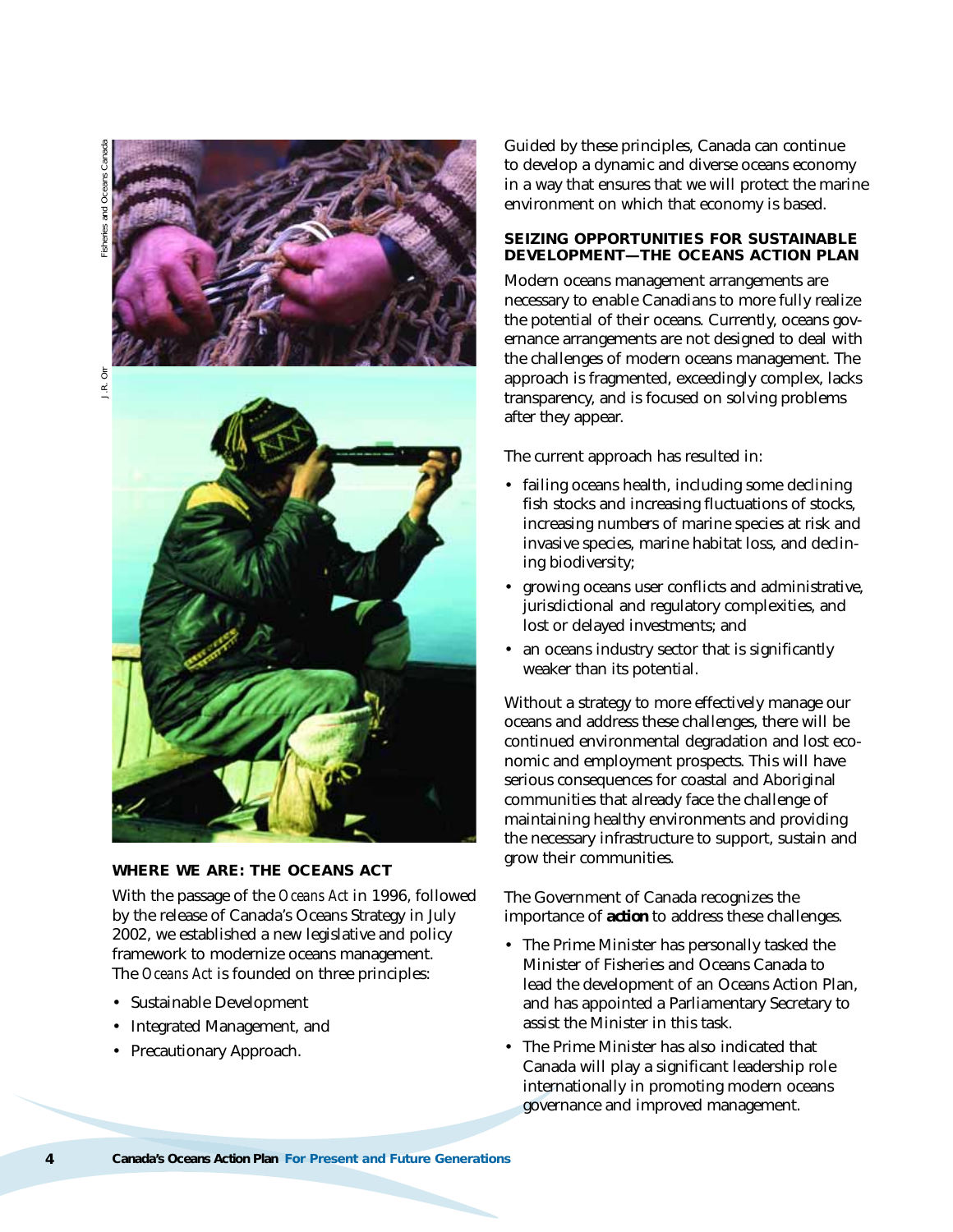In addition, the Government of Canada committed in the October 2004 Speech from the Throne, to:

*"move forward on its Oceans Action Plan by maximizing the use and development of oceans technology, establishing a network of marine protected areas, implementing integrated management plans, and enhancing the enforcement of rules governing oceans and fisheries, including rules governing straddling stocks."*

The Oceans Action Plan responds to that commitment and advances the legislation and policy in place as well as the Government of Canada's commitment to smart regulation. The Oceans Action Plan articulates a *government-wide* approach to seize opportunities for sustainable development. The Plan serves as the overarching umbrella for coordinating and implementing oceans activities, and as the framework to sustainably develop and manage our oceans.

The Oceans Action Plan is based on four interconnected pillars:

- **International Leadership, Sovereignty and Security;**
- **Integrated Oceans Management for Sustainable Development;**
- **Health of the Oceans; and**
- **Ocean Science and Technology.**

#### **A PHASED APPROACH TOWARD IMPLEMENTATION**

This will take time, and we must start with the foundation pieces needed to achieve sustained, long-term change. The most fundamental of these are new oceans governance arrangements ("integrated management" under the *Oceans Act*), and ecosystem science to improve the management of the marine environment.

Phase I includes a series of interrelated initiatives that will be completed within 24 months, which build on progress made to date and set the foundation for achieving the long-term objectives of the *Oceans Act* and Canada's Oceans Strategy. Subsequent phases of the Oceans Action Plan will broaden the geographic scope of oceans management, deepen action across the Government and take advantage of lessons learned in Phase I.

<span id="page-4-0"></span>

## *International Leadership, Sovereignty and Security*

Sovereignty and security are the essential base for oceans policy and management. The measures that have been put in place to enhance maritime security,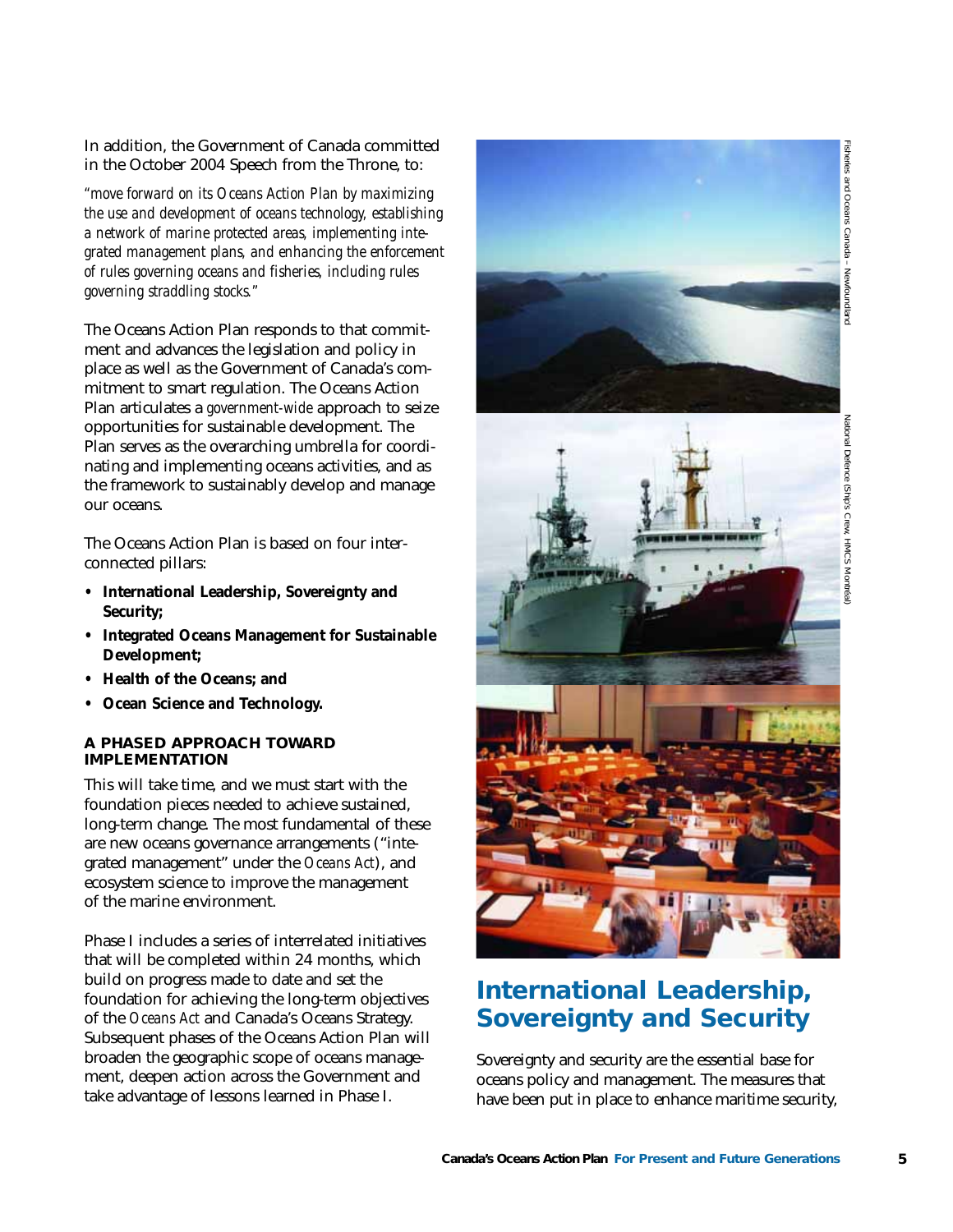as part of the broader National Security Policy, are a fundamental aspect of improved oceans management. The national ability to conduct surveillance, patrol and interdiction operations is pivotal. A strong fleet is crucially important to reinforce and support oceans management.

On the Atlantic Coast, overfishing in the Northwest Atlantic Fisheries Organization's (NAFO) regulatory area is a pressing issue. Efforts to date—including an increased at-sea presence by Canada leading to more inspections of vessels coupled with enhanced diplomatic interventions—have shown early positive results in reducing the instances of overfishing and improving compliance with the provisions of NAFO regulatory measures in the immediate term.

Broader-based action now is critical to preventing virtual stock destruction and other irrecoverable damage to this globally significant ecosystem. Canada is taking leadership in the global community to address this issue.

There is an important regional context for oceans management, especially through bilateral and trilateral actions with our North American partners in the United States and Mexico. Challenges faced by our partners parallel those in our waters. Consequently, the Prime Minister of Canada and the Presidents of the United States and Mexico, as part of the new Security and Prosperity Partnership of North America, have agreed to: *"develop complementary strategies for oceans stewardship by emphasizing the ecosystem approach, coordinating and integrating existing marine managed areas, and improving fisheries management."* 

Canada and the United States are working together on improving oceans management in the Gulf of Maine to prevent ecological damage, map the area, and strengthen regional economies in both countries. These efforts are a key step toward enhancing scientific understanding and managing the area.

Canada has collaborated with other Arctic Council states to lead the development of the Arctic Marine Strategic Plan. This plan provides the high level policy framework for the eight Arctic nations to address the particular challenges facing oceans management in the circumpolar north.

<span id="page-5-0"></span>Through the *Oceans Act*, Canada was the first country in the world to adopt comprehensive oceans management legislation. The *Act* represents a global benchmark for oceans legislation. Canada will continue to work with the United Nations and its bodies and directly with other nations to continue to assist the global effort to improve oceans governance and management arrangements.

### *Integrated Oceans Management for Sustainable Development*

Over the past decade and a half, our oceans have been a very dynamic growth sector for Canada's economy, and currently generate more than \$22 billion directly through ocean-related industries.

Although there have been significant structural shifts in the commercial fishing sector, this industry continues to make an annual contribution to Canada's oceans economy totalling \$2 billion in harvest value and \$4.4 billion in export value.

Employment in aquaculture has grown more than 460% and the value of fish farm production has increased by more than 500%.

Offshore oil and gas production has increased in annual investment value over the past decade from \$250 million to \$5 billion. Employment now represents 4.0% of the overall oceans industry compared to past levels of 0.3%.

Recreation and tourism have grown more than 33% in the past decade despite a drop in the number of recreational anglers. There has been major growth in both coastal tourism (156%) and cruise ship tourism (176% in the number of passengers). Although tourism still remains a relatively small contributor to the oceans economy, it is increasing in its influence.

**6 Canada's Oceans Action Plan** *For Present and Future Generations*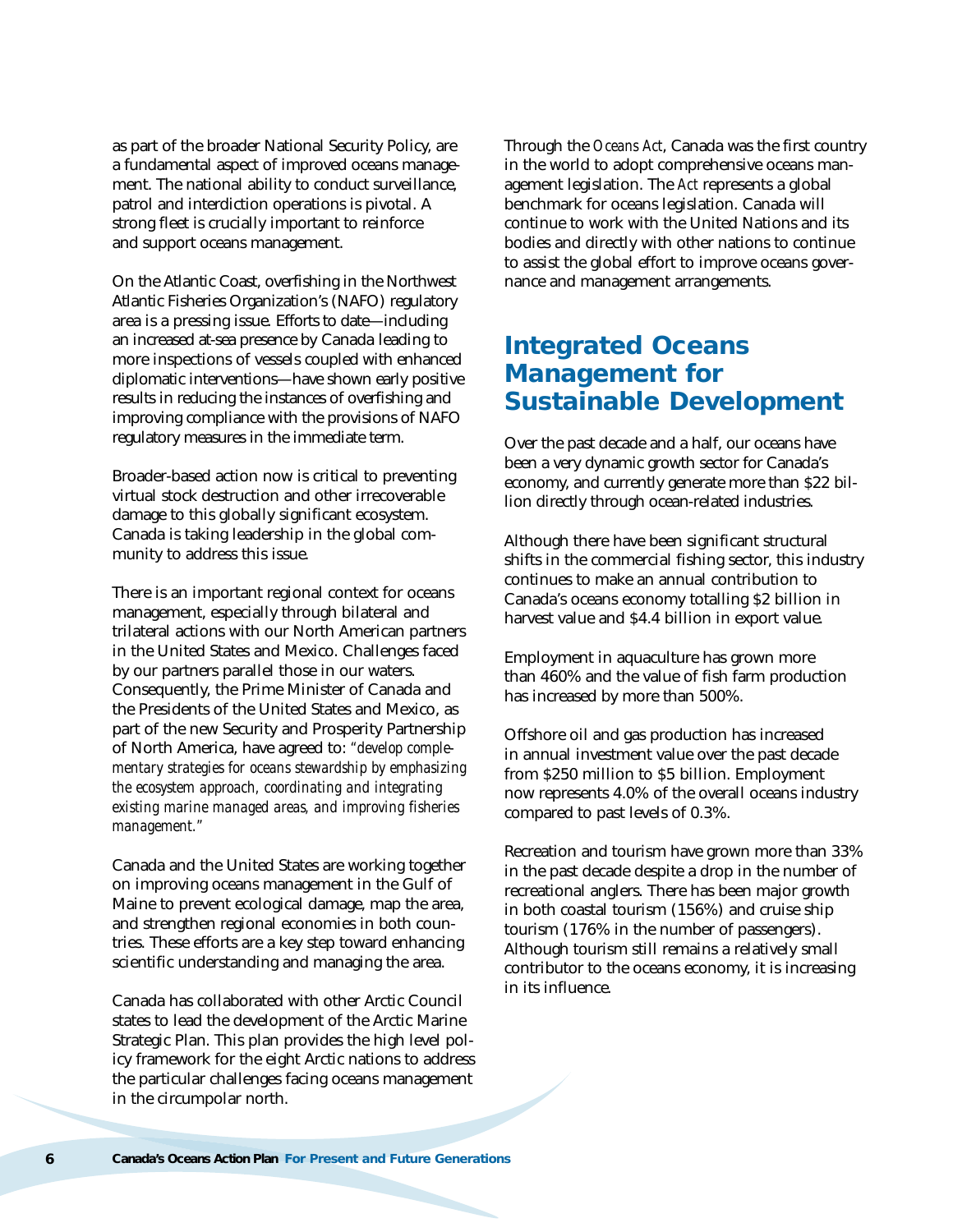

Given the right oceans management conditions, the oceans economy has the potential to grow enormously, with benefits for rural and coastal Canadians:

- market analysis indicates the aquaculture industry could grow from a current annual value of \$600 million into a \$2 billion industry;
- fish harvesting and fish processing are still the backbone and the heart and soul of many if not most coastal economies, particularly in rural areas. While this sector is expected to remain relatively stable, if oceanographic and other conditions improve, it has a good potential to grow. There is a growing global consensus that a more ecosystem-based approach to fishing will enhance opportunity over time. In addition, the development of technologies for value-added products offers potential economic growth at existing harvest levels;
- increased global demand for known and potential offshore oil and gas reserves points toward significant potential for growth; and,
- the oceans technology sector has many small and medium-sized enterprises that have the potential to become important players on the global stage.

There are, however, serious limiting factors that handicap our oceans economy:

- few venues presently exist for multi-sectoral interests to interact effectively with each other and to sort out conflicting use issues;
- goals and objectives for decision-making are not clear nor integrated across sectors and they are not always grounded in sustainable practices, based on sound science that considers both current and cumulative impacts;
- regulatory complexity and uncertainty as well as a continuing lack of awareness about economically based oceans activities frequently result in unreliable and hesitant investor confidence;
- emerging industries seeking to find a niche such as offshore aquaculture, mineral and metal exploration and other non-traditional energy sources like wind and wave power generation are increasingly experiencing conflicts with other more traditional oceans uses over space and resource allocation; and,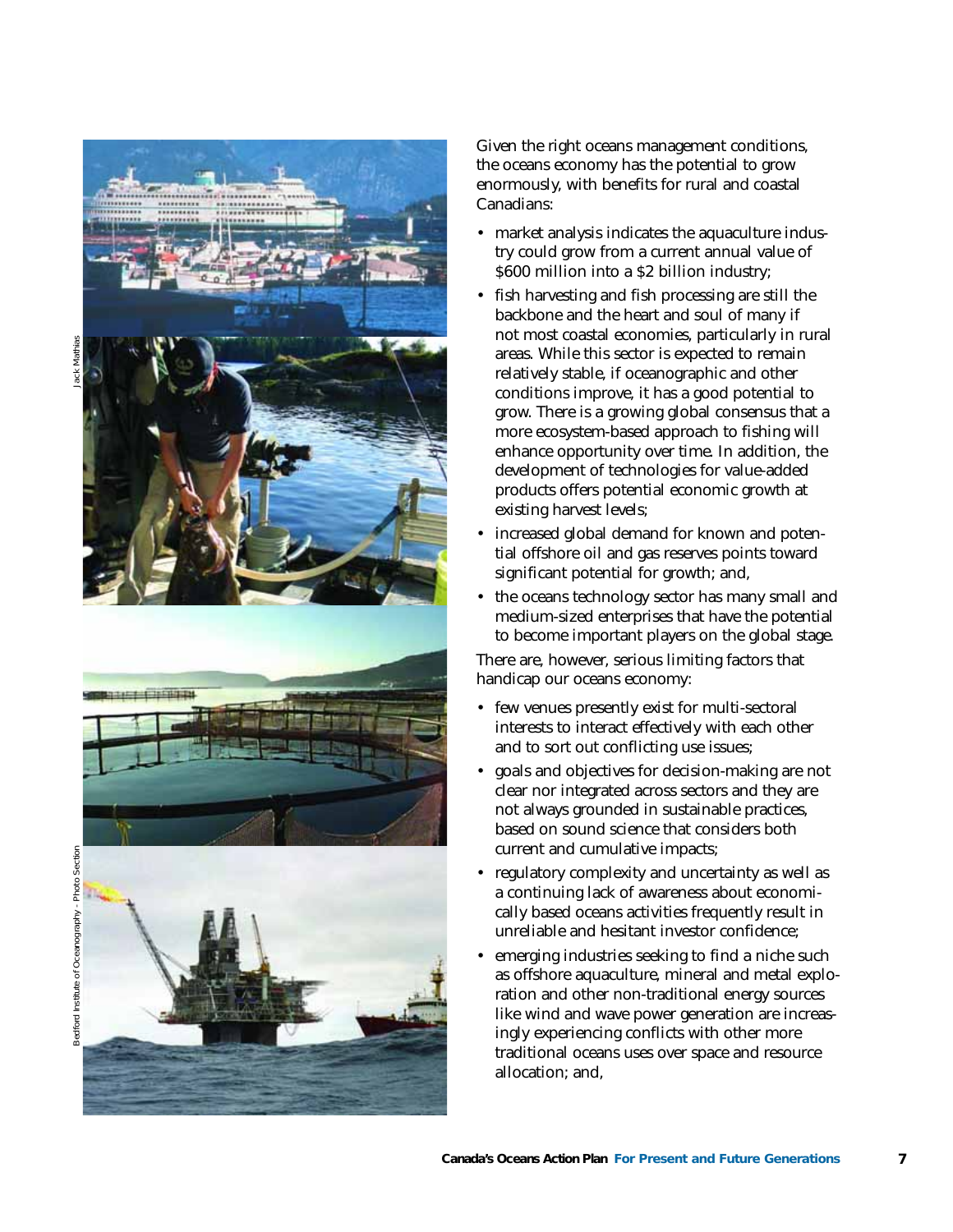• "non-consumptive uses" of the oceans environment (cable-laying for telecommunications or electricity; oil or gas pipelines; etc.) often experience conflict due to lack of planning or concerns about lost access to ocean areas.

Solutions to these problems can be found in new management models founded on the three principles of Canada's *Oceans Act*: sustainable development, the precautionary approach and integrated management.

Countries around the globe that have pursued modern oceans management, including Canada, have recognized the value of integrated oceans management. The precautionary approach compels more care be taken where knowledge and scientific research has yet to provide sufficient certainty to decision-making.

The principle of Integrated Management was first agreed to at the 1992 United Nations Conference on Environment and Development, which recognized the long term value of sustainable development. Canada, by signing the "Agenda 21" commitments, joined the global community in supporting action. Canada has taken some significant steps to move toward the protection of the ecosystem and increased resource management capability. Through the *Oceans Act* and supporting policy direction, we have agreed to:

- work together among governments;
- bring sectors and citizens together using more open and transparent management and advisory bodies;
- pursue ecosystem-based approaches;
- base decisions on strong scientific advice; and,
- apply conservation and protection measures in the marine environment through actions such as Marine Protected Areas and "smart" regulations, and guidelines and standards to ensure marine environmental quality.

The Oceans Action Plan will build upon these approaches.



Rick Maier: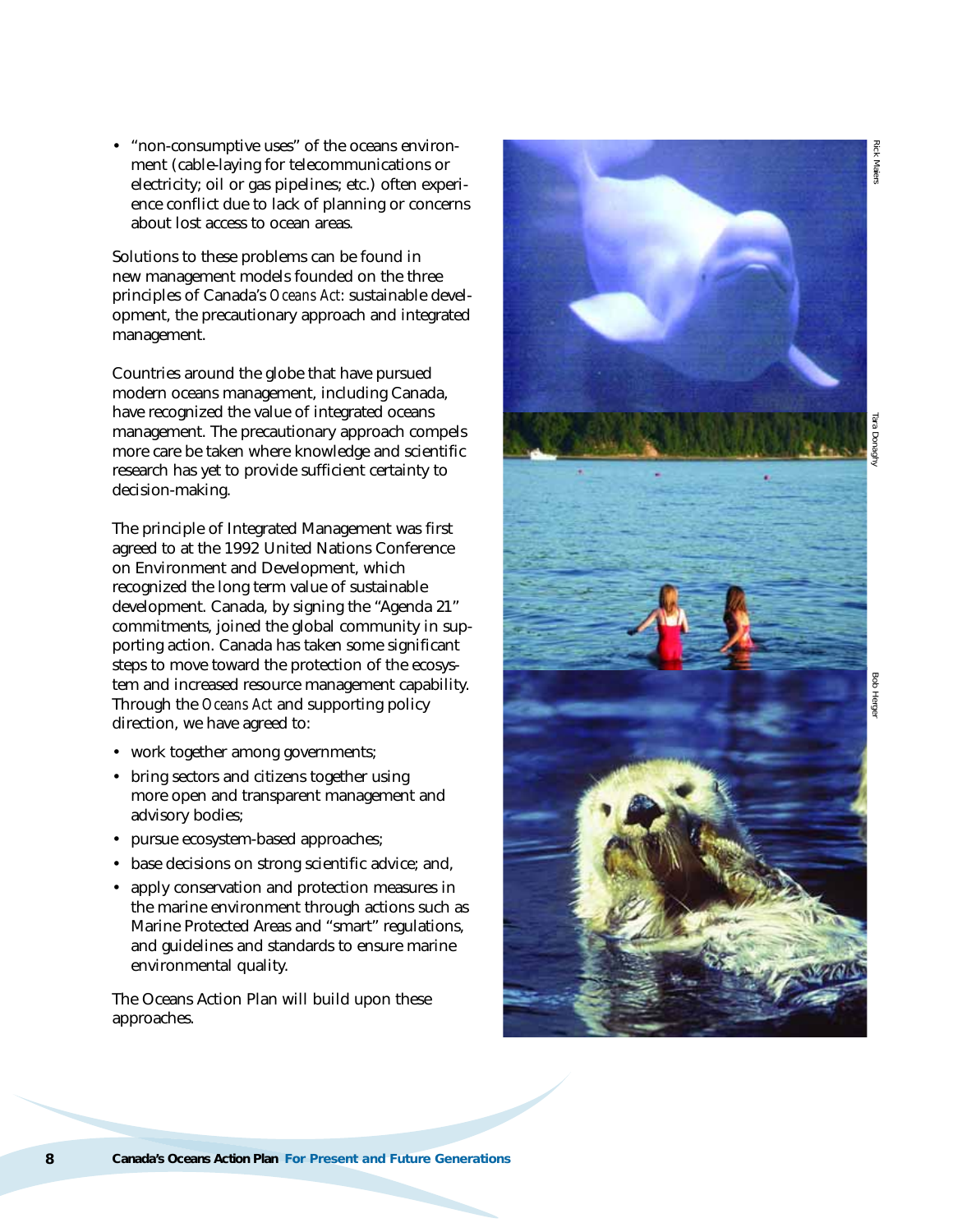## *Health of the Oceans*

Healthy and productive ocean ecosystems are the foundation for all ocean and marine resource management actions. However, all indicators point to the reality that the health and quality of the marine environment are at risk or declining. There are:

- major declines in some fish stocks and greater stock fluctuations;
- fundamental changes in the structure of marineecosystems, especially in the upper layers of the food web;
- shifts in major oceanographic drivers due to climate change;
- persistent introduction of pollutants and invasive species;
- increasing numbers of marine species-at-risk;
- measurable habitat alteration and degradation;
- contamination of traditionally harvested resources; and,
- declining biodiversity and productivity.

The illegal discharge of ship-generated oil waste continues to create serious problems affecting numerous populations of marine birds on both eastern and western coasts of Canada. Over 100 ship-based oil pollution incidents are reported each year and many more are missed. Improved surveillance is necessary to combat this issue.

While the challenges are many, there are solutions to deal with these problems. Scientists and oceans managers around the world are in agreement that we need a greater commitment to:

- stronger ecosystem-based science to look at the interactions among the diverse parts that make up the natural world, as well as scientific advice to turn information and research results into definitive action;
- deployment of modern technology to support oceans understanding and awareness, and monitoring and management regionally and nationally;
- integrated planning amongst oceans users based on clear, well-understood and shared ecosystem objectives;
- <span id="page-8-0"></span>• effective regulatory measures to protect the oceans resources against over-harvest, as well as environmental degradation; and,
- protection measures, especially the designation of marine protected areas in the ocean to protect the most important, productive and biologically diverse areas and vulnerable species.

Canada has already made a significant investment in the marine environment through improvements in the management and regulation of the fisheries, understanding large scale oceanographic processes and ensuring safe navigation through our waters. We have a starting base of knowledge about sensitive areas and species, and more needs to be done.

## *Ocean Science and Technology*

Canadian firms have established themselves as world leaders in oceans technology niches. To fully employ Canadian ingenuity and to secure markets, which will allow this industry to prosper, the Government needs to provide a supportive environment for the development and commercialization of oceans technology. There is a tremendous opportunity to turn the government's need for technology solutions that arise from the other three pillars of the Oceans Action Plan into business and commercial opportunities, especially for coastal communities.

The Marine and Ocean Industry Technology Roadmap provides a vision for development of technologies that will help address growing demands and achieve Canada's potential as an ocean technology innovator. The Roadmap outlines actions to develop technology and emphasizes sustainability. The ocean technology industry comprises many small and medium-sized firms as well as regionally-based research and development organizations. The marketplace is moving toward integrated technology-based solutions, and Canadian firms will need partnerships with each other to increase their capacity to respond. There is a need to network with coastal communities to achieve economic development, ensure economy of scale for small-to-medium size firms, and capitalize on the current market. Ocean science and technology networks and organizations, as well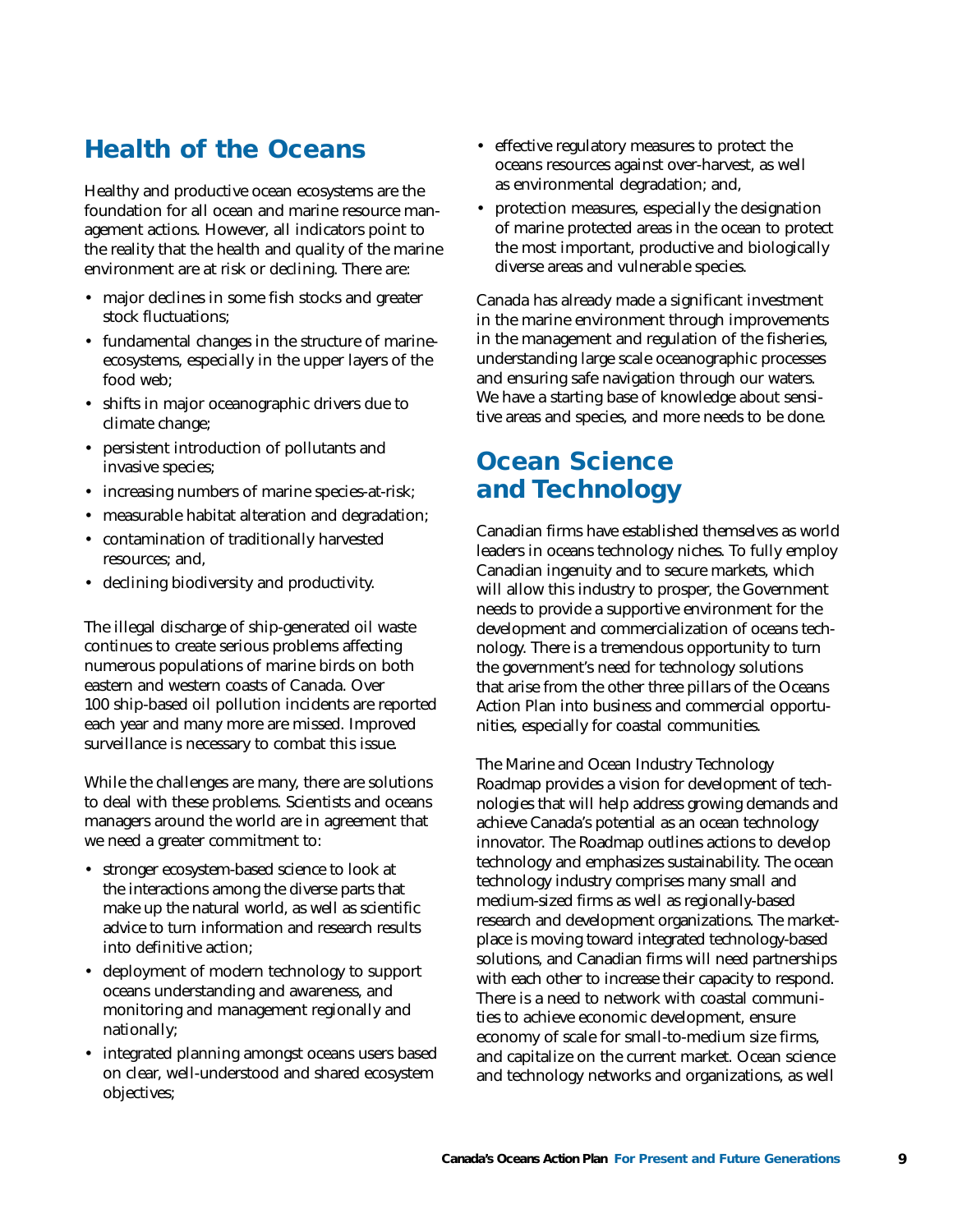

as National Research Council institutions, government labs, and consortia of private firms are emerging as focal points for information-sharing, and innovation.

Development and demonstration are critical to research and development and commercialization. Working relationships with firms and research institutes are needed to establish needs, define applications and demonstrate new technologies. The government, as a main user and purchaser of oceans technologies, can also foster and support the commercialization of new technologies. The Oceans Action Plan supports the development and implementation of a technology demonstration platform to facilitate wireless transmission of key oceanographic information for integrated management and for modeling systems.

The regional economic development agencies— Atlantic Canada Opportunities Agency, Western Economic Diversification, and Canada Economic Development for Quebec, as well as Industry Canada, the National Research Council, granting councils, and other technology development programs can also support the Oceans Action Plan and facilitate the development of the oceans industry sector.

The Industry Portfolio has been actively working to encourage small and medium sized business innovation. With increased focus and coordination, more can be done to position Canadian companies to create next generation technologies aimed at an expanding international oceans market.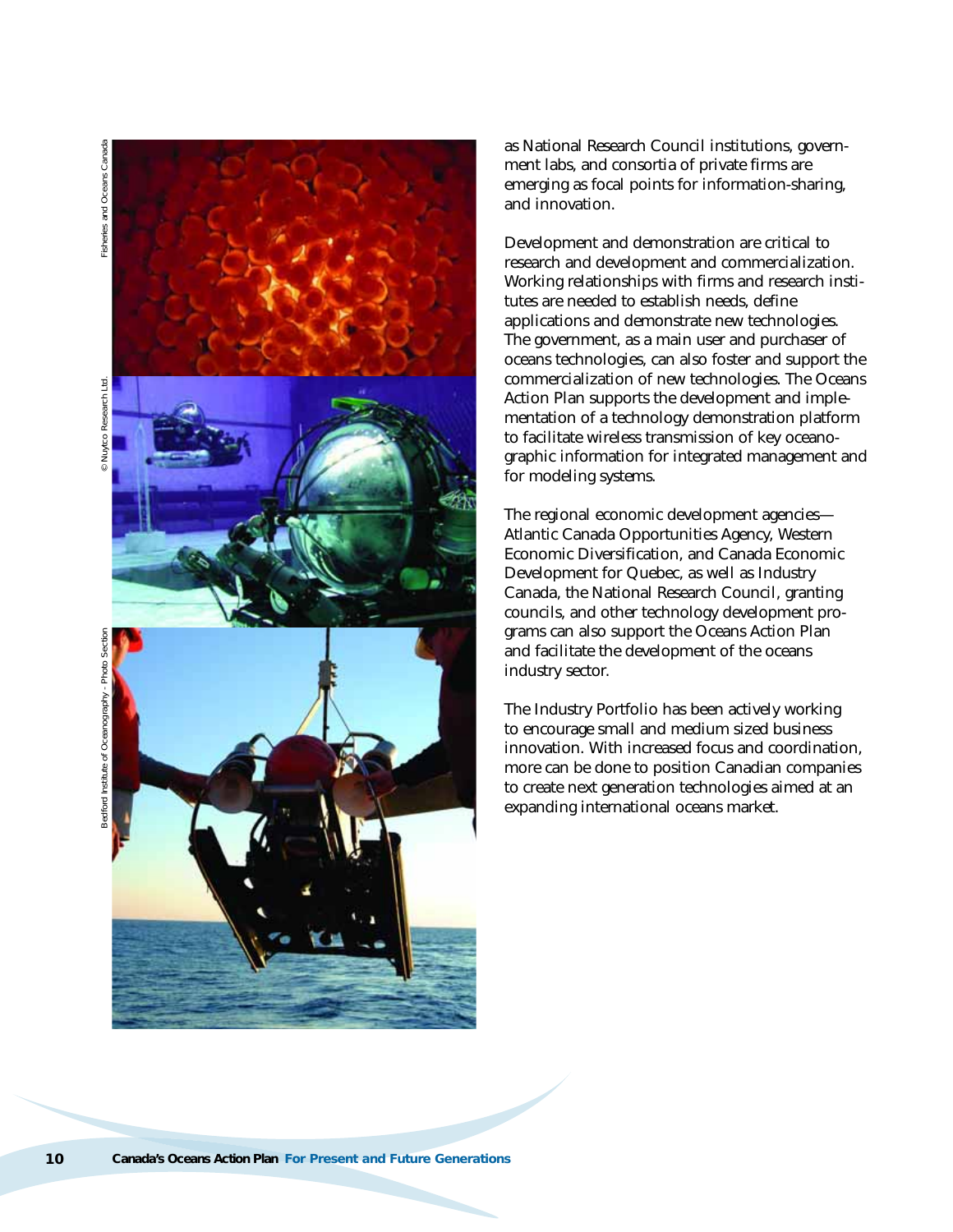# Initiatives for Phase I of the Oceans Action Plan International Leadership, Sovereignty and Security

#### **INTERNATIONAL OCEANS MANAGEMENT**

Canada will continue to play a leadership role in international oceans management, advancing within global fora concepts—such as an ecosystem approach to management, integrated management planning and marine protected areas—that we have embraced in our own Canadian legislation. Canada will also learn from best practices as they are developed and implemented by other countries and oceans institutions. By participating in the United Nations Convention on the Law of the Sea and oceans management efforts, and in fora such as the Global Oceans Forum (a unique partnership of United Nations oceans intergovernmental bodies, national governments, oceans industries and civil society), we can help advance capacity building in other countries as well. There are a number of important areas, such as the protection of high-seas biodiversity and the concept of high-seas marine protected areas, where Canada can bring to the global stage practical solutions that can lead international benchmarking and best practice exercises.

Canada has taken a leadership role in addressing oceans governance and fisheries issues broadly and proactively. The Prime Minister has raised the issue with his G8 counterparts, and at a major international conference hosted by Canada in St. John's

Newfoundland and Labrador in May 2005 where international experts were brought together to develop concrete actions to tackle these global challenges.

#### **SECURITY AND PROSPERITY PARTNERSHIP OF NORTH AMERICA**

On March 23, 2005, the Prime Minister of Canada and the Presidents of the United States and Mexico signed a Leaders' Statement and companion Security Agenda and Prosperity Agenda. This Security and Prosperity Partnership commits the governments to develop complementary strategies for oceans stewardship by emphasizing an ecosystem approach, coordinating and integrating existing marine managed areas, and improving fisheries management. A major maritime collaboration in the Partnership is to develop and implement a strategy to enhance North American maritime transportation and port security. It also commits to enhancing partnerships and incentives to conserve habitat for migratory species, thereby protecting biodiversity. The plan also calls for measures to combat the spread of invasive species in both coastal and fresh waters. The United States recently released its Oceans Action Plan, providing a solid foundation upon which collaboration can be built. As well, participation and support for the North American Free Trade Agreement/ Commission on Environmental Cooperation marine projects will be enhanced.

GORDON REID

<span id="page-10-0"></span>Mike Mitchell – 2003 $-2003$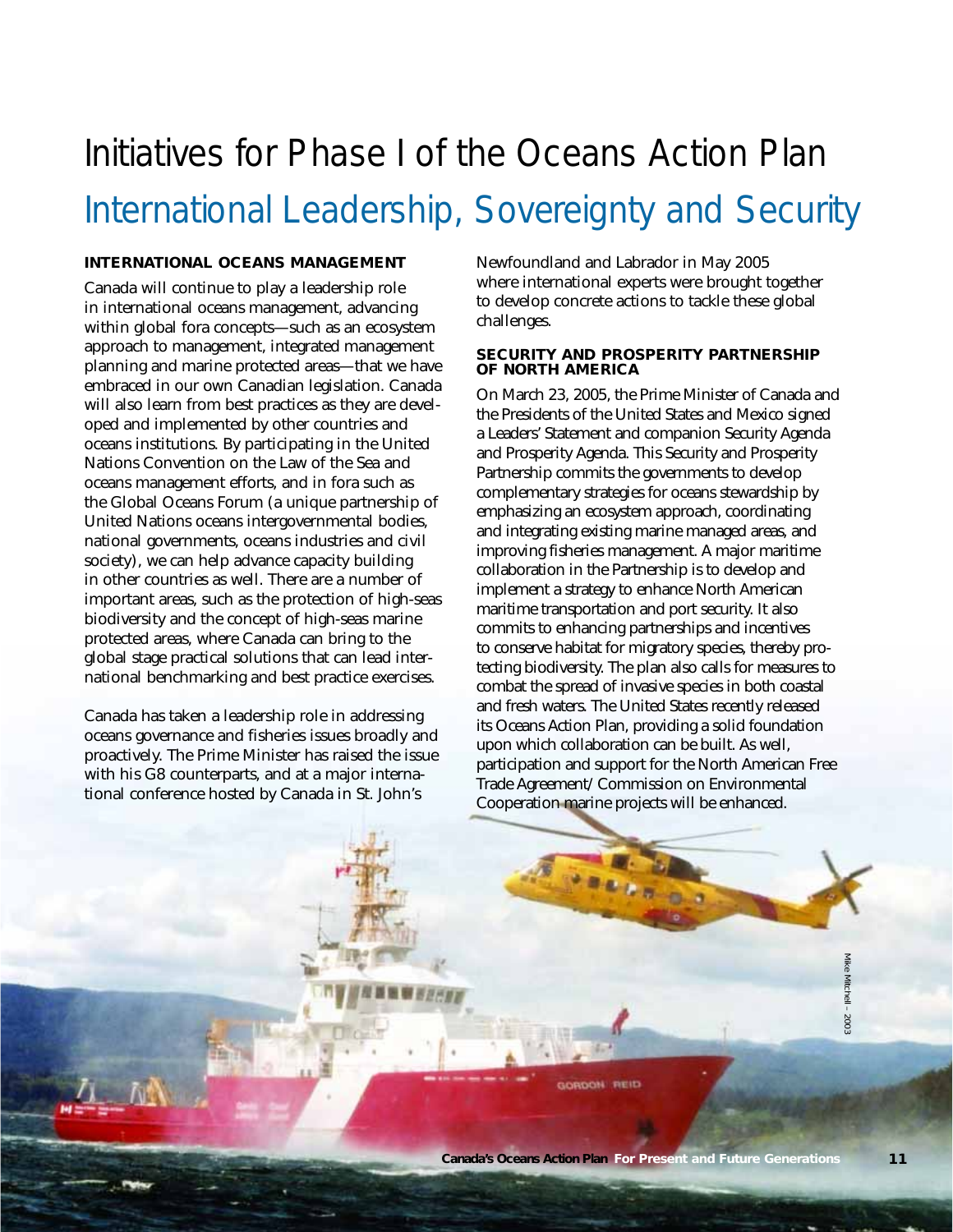# MARLANT (Maritime Forces MARLANT (Maritime Forces Atlantic)Atlantic)

#### **GULF OF MAINE**

As part of the broader oceans commitments set out in the Security and Prosperity Partnership of North America, Canada will work cooperatively with the United States in the Gulf of Maine. Collaborative work will unfold through existing transboundary fisheries management mechanisms and the Gulf of Maine Council on the Marine Environment. The Council includes representatives from Nova Scotia, New Brunswick, the states of Maine, Massachusetts and New Hampshire. Six American States and Canadian federal agencies sit as partners on the council. This body aims to foster cooperative actions within the Gulf of Maine watershed to preserve our common heritage and advance sustainable resource use.

#### **ARCTIC MARINE STRATEGIC PLAN**

The Arctic Marine Strategic Plan sets out a framework to work cooperatively with eight Arctic nations and Indigenous peoples to address pollution, biodiversity and ecosystem integrity, coastal community and human health, and marine resource use issues. Under the Arctic Marine Strategic Plan, which was adopted by the Arctic Council in November 2004, the Government of Canada has committed to: co-lead an Arctic marine shipping assessment at current and projected future levels, contribute to an assessment of potential impacts of oil and gas activities in the Arctic; identify large marine ecosystems and promote ecosystem-based management; develop management responses to the Arctic Climate Impact Assessment; advance implementation of the Regional Programme of Action; and engage Aboriginal groups in oceans and coastal management.

#### **OVERFISHING**

On the Atlantic Coast, overfishing in the Northwest Atlantic Fisheries Organization's (NAFO) regulatory area is a pressing issue. Efforts to date—including increased at-sea presence by Canada and enhanced bilateral interventions—have shown early positive results in reducing the instances of overfishing and improving compliance with the provisions of NAFO regulatory measures in the immediate term. While these actions need to be sustained, longer-term solutions need to be developed to improve the governance of high-seas fisheries and oceans. Canada is taking leadership in the global community to address these issues through continued enforcement presence, diplomatic interventions and governance change.



#### **CANADA'S CONTINENTAL SHELF**

Canada's economic security interests will also be pursued through a formal delimitation of the outer limit of the continental shelf following Canada's decision to ratify the United Nations Convention on the Law of the Sea in November 2003. Funding was provided in the federal budget of 2004 to undertake work required to delimit the maximum extent of Canada's continental shelf beyond 200 nautical miles, as provided in the Convention. This claim will provide long-term certainty over the full extent of Canada's extended continental shelf. Canada will confirm our sovereign rights for the purpose of exploring the seabed and managing the sustainable use of living and non-living natural resources.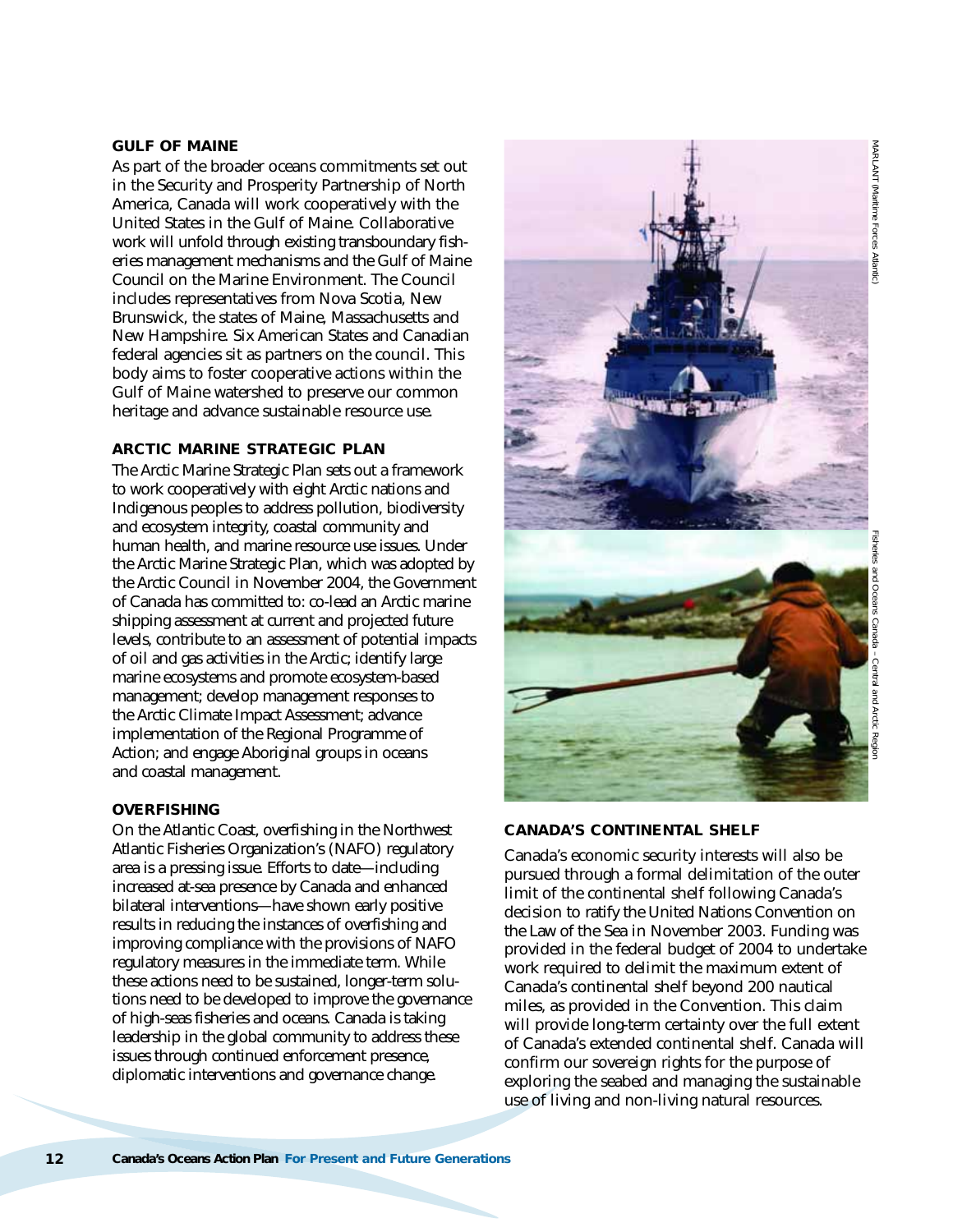# Integrated Oceans Management for Sustainable Development

Integrated Management Planning is at the heart of new, modern oceans governance and management. Integrated management is a comprehensive way of planning and managing human activities so that they do not conflict with one another and so that all factors are considered for the conservation and sustainable use of marine resources and shared use of oceans spaces. It is an open, collaborative and transparent process that is premised on an ecosystemapproach. It involves planning and management of natural systems rather than solely political or administrative arrangements, and is founded on sound science that can provide the basis for the establishment of ecosystem management objectives. The implementation of Integrated Management Planning for Phase I of the Oceans Action Plan is focused in five priority areas.

## *Integrated Management Planning in 5 Priority Areas*

#### **PLACENTIA BAY AND THE GRAND BANKS**

The Grand Banks covers an area of 500,000 sq. km. inside and beyond our 200 nautical mile zone on the south-eastern portion of Newfoundland and Labrador. Placentia Bay, encompassing 3,600 sq. km., is an important coastal area in and of its own right, and is an area where many of the coastal impacts of activities taking place on the Grand Banks are felt. The initial phase of the Oceans Action Plan will focus on establishing a new local planning committee for integrated management in Placentia Bay. Also, a technology advisory council will be established, making Placentia Bay the prime site for oceans technology projects. On the Grand Banks, the focus is on promoting ecosystem-based management within and beyond the Canada's Exclusive Economic Zone. Phase I will see the development of a science and management framework, including strengthened domestic and international partnerships, for this area.

#### **THE SCOTIAN SHELF**

and a word with the common

This area is approximately 325,000 sq. km in size, south-east of the Province of Nova Scotia. There are an exceptional number of stakeholder interests converging in this area, including oil and gas, defense activity, commercial fishing, aquaculture, fibre optics, and a proposed natural gas pipeline from Nova Scotia to Boston. This initiative is the most mature of the integrated management planning initiatives established under the *Oceans Act*. The main focus of the offshore component during

<span id="page-12-0"></span>Leigh Irvine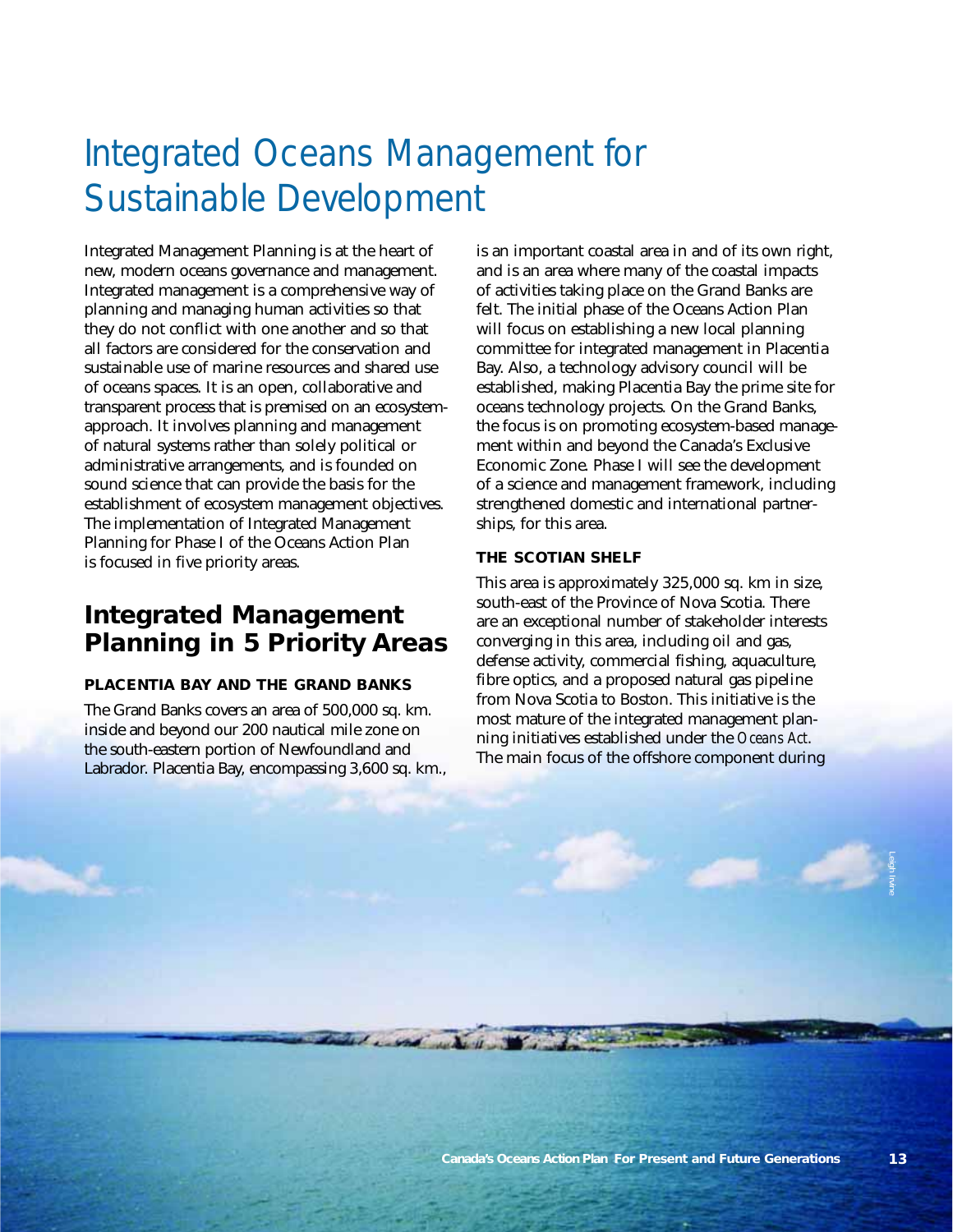Phase I of the Oceans Action Plan will be on implementing new governance arrangements (based on the conclusions of the recent public forum), concluding a draft integrated oceans management plan, and implementing that plan. Work is also under way on the development of a coastal management plan for the Bras d'Or Lakes, which will be accelerated and serve as a model for future coastal planning initiatives in the region.

#### **THE GULF OF ST. LAWRENCE**

The Gulf of St. Lawrence oceans management initiative, including the marine estuary of the St. Lawrence River, is approximately 200,000 sq. km and is surrounded by five provincial land masses. The Gulf of St. Lawrence and its marine ecosystem has several distinct features: its "isolation" from the offshore North Atlantic in connection with the extensive Laurentian Channel through which Atlantic water penetrates; its linkage to freshwater drainage from the Great Lakes and St. Lawrence Basin; its seasonal ice cover; and its shallow, highly productive waters, that make the Gulf of St Lawrence one of the most diverse and productive North American marine environments. Because of its configuration, the Gulf of St. Lawrence and its ecosystem support a wide range of human activities within and adjacent to it, including exploitation of living and non-living resources, industrial development, transportation, and recreational activities. Additionally, climate change, warmer waters and sea-level rise in low-lying areas are known to impact on this ecosystem and its inhabitants.

#### **THE BEAUFORT SEA**

The Beaufort Sea covers about 175,000 sq. km. It is located in the Canadian Western Arctic and falls within the Inuvialuit Settlement Region, a settled land claim. The area has the third largest reserve of conventional oil and gas in Canada, and the development of the Mackenzie Valley pipeline is a key issue. Oil and gas development has the potential to provide unprecedented opportunities for Northern Canadians. Development of these resources must be realized both in partnership with Northern communities, and in a manner that ensures effective environmental stewardship. An important component of this involves scientific research to help ensure that appropriate measures are taken to minimize environmental impacts, protect the public interest, and assess the cumulative effects of individual projects on the broader northern landscape and people.



Fisheries and Oceans Canada – Newfoundland

Tara Donagh

**14 Canada's Oceans Action Plan** *For Present and Future Generations*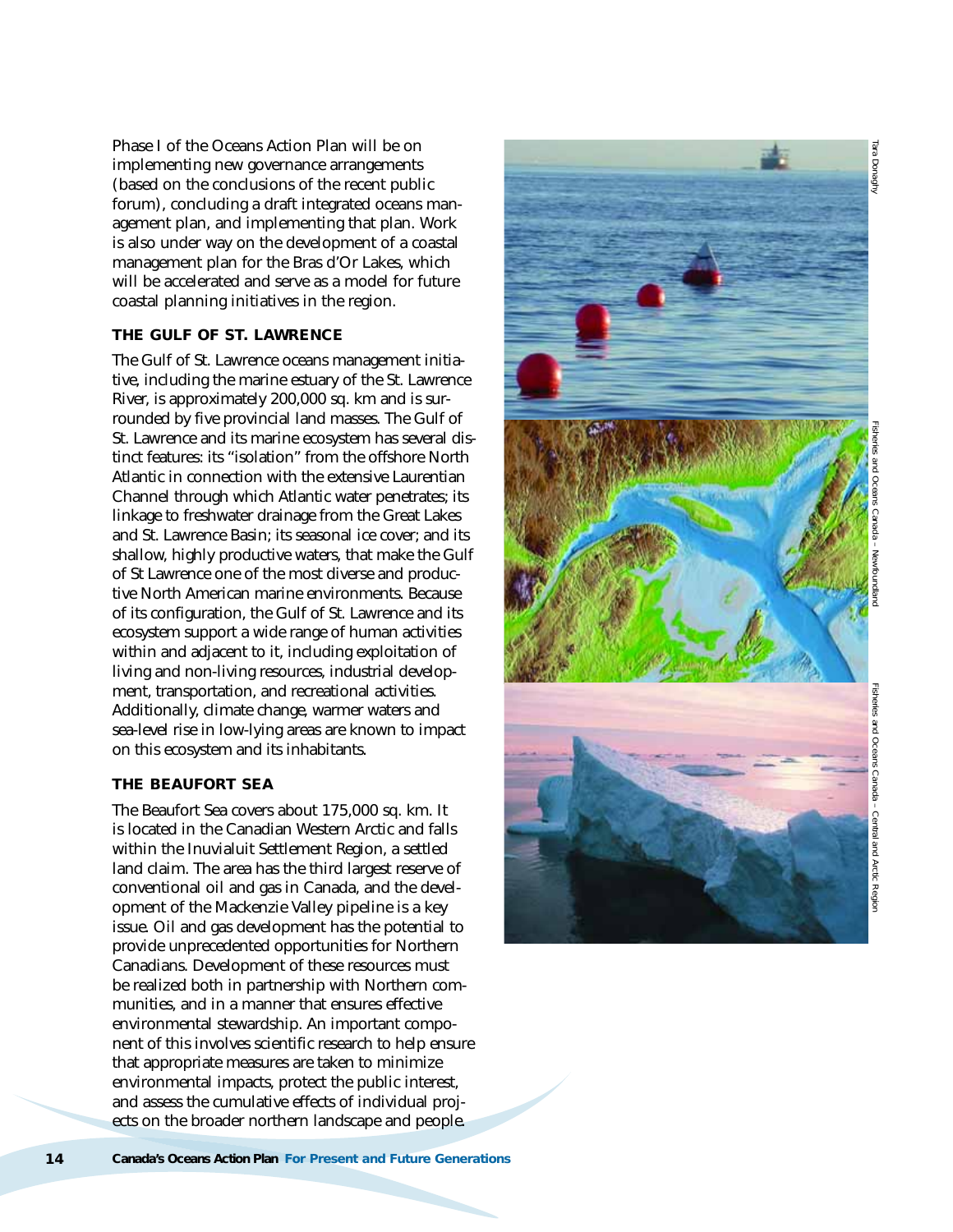#### **THE PACIFIC NORTH COAST**

Based primarily on ecological characteristics, the Pacific North Coast area extends from the Canada– Alaska border in the north to Brooks peninsula on Northwest Vancouver Island and Quadra Island and Bute Inlet in the south, encompassing an area of approximately 88,000 sq. km. The planning area extends seaward to the foot of the continental slope and on the landward boundary, which takes into consideration the importance of coastal watersheds. The area is important for food, social and ceremonial fisheries for First Nations, as well as commercial fisheries and recreational fisheries. Aquaculture development is also a key issue in the area, as are tourism, transportation, and potential offshore energy development. A particular feature of the initiative will be the development of proactive means for First Nations involvement in marine and coastal resource management at the broader oceans management scale, as well as within the smaller coastal community scale.

While the specific outcomes and pace of implementation will differ in each priority area, there are two fundamental outcomes that lay the foundation of all future oceans management activities:

- the establishment of open and collaborative oceans governance and management arrangements amongst governments at all levels, with stakeholders directly affected by those government decisions, and with citizens and interested parties who have an interest in decisions affecting that oceans area; and,
- the establishment of ecosystem-based approaches to science and management advice to provide more informed and comprehensive advice in support of oceans decision-making.

#### *OCEANS MANAGEMENT TOOLS*

#### **ECOSYSTEM OVERVIEW AND ASSESSMENT REPORTS**

These reports will provide basic scientific information to guide user-led oceans planning in the five priority areas, inform stakeholder consultations, and accelerate the production of ecosystem objectives. The reports will also address the ecosystem components and properties, causality and pressures,



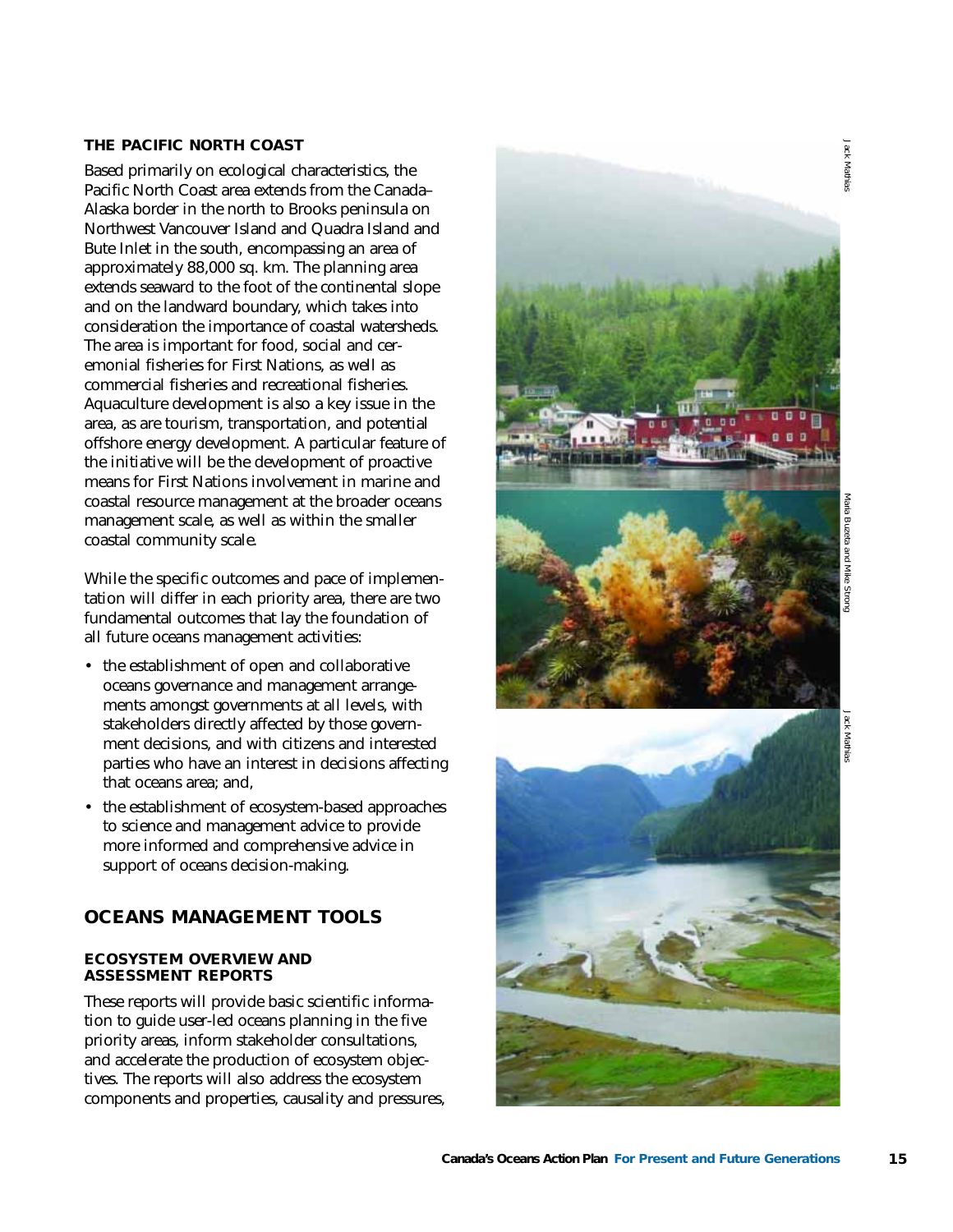land-water interface, and water quality. These overviews and assessments will assist stakeholder advisory bodies in making recommendations and governments in making management decisions on long-term environmental trends. Resources will be used to gather and analyze existing scientific information, including the assistance of scientific experts.

#### **IDENTIFICATION OF ECOLOGICALLY SIGNIFICANT AREAS**

This initiative is the basis for "carving out" the geographic boundaries where management needs to be applied. It is based on identifying ecologically and biologically significant areas to determine whether measures may be required (e.g., marine protected areas, species at risk, and critical habitat). Resources will be used to develop criteria to differentiate areas; identify significant features relative to the structure and function of an ecosystem and vulnerable areas; establish priorities; and, determine appropriate management options. Other activities include scientific work, the mapping of areas, and modelling of dynamic distributions.

#### **SEABED MAPPING**

Seabed mapping is focused on providing imagery of the seabed characteristics and features. For high priority areas within the five geographic areas of the Oceans Action Plan, seabed mapping will help to increase scientific understanding of the physical environment and associated habitats to support

integrated management planning and the identification of marine areas in need of protection. Activities include: determining strategically important areas to implement seabed mapping in the five large oceanic regions for integrated management planning; producing maps, data bases and reports; conducting surveys to collect data; and developing web accessible databases and data collection.

#### **ECOSYSTEM OBJECTIVES**

This initiative is an innovative way to apply ecosystem-based management approaches to the management of human activity in the oceans. It involves the development of objectives based on an understanding of the ecosystem. The aim is to maintain the biodiversity, productivity and physicalchemical properties of marine ecosystems. The activities of oceans users can be assessed against these objectives to identify permissible types and levels of activity as well as measuring the effectiveness of marine environmental regulations and protection measures and the impact of oceans development. Ecosystem objectives will inform oceans management and marine environmental protection by guiding the activity of industry and other stakeholders, who in turn make recommendations about marine environmental quality and indicators of progress to oceans decision-makers.

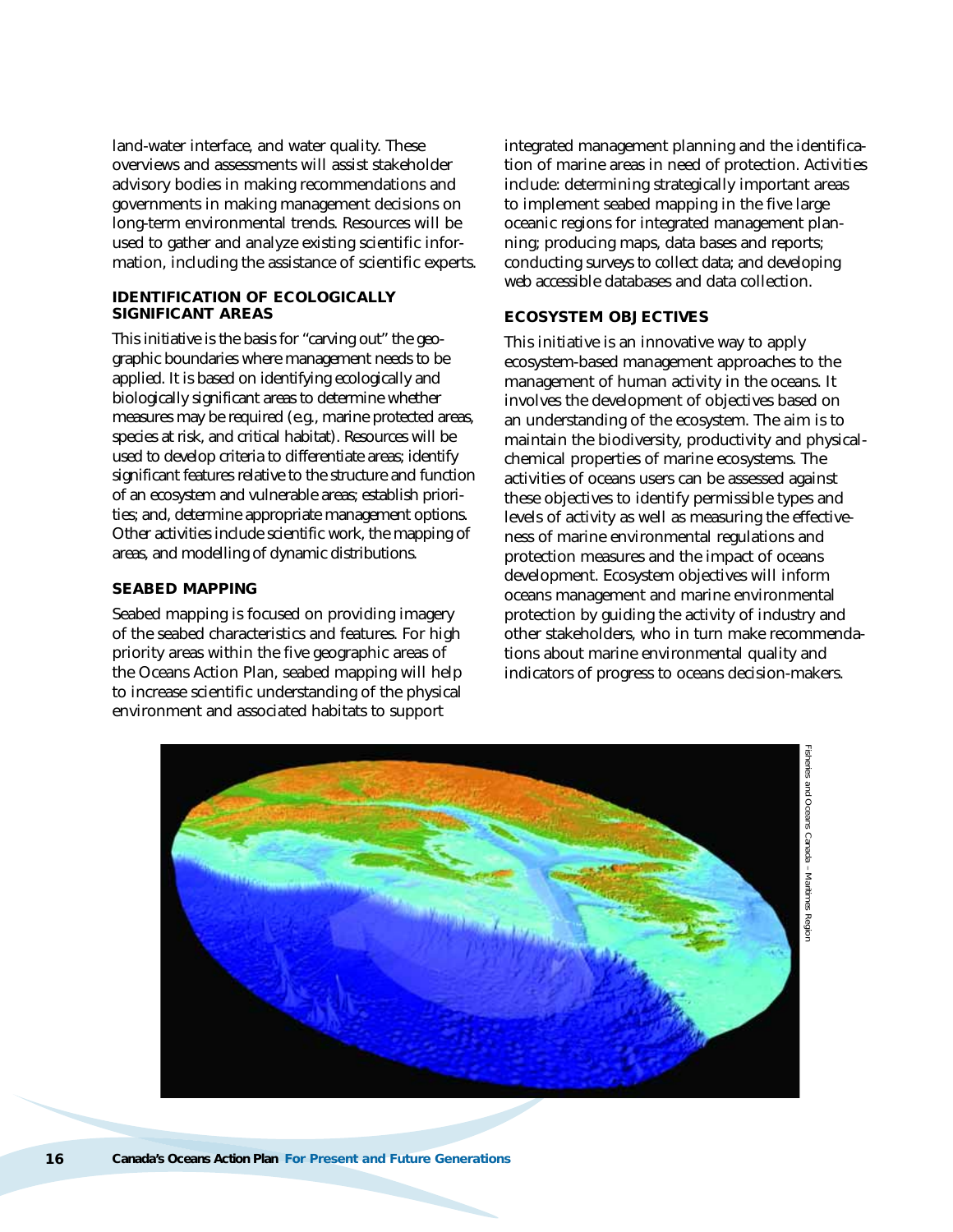# Health of the Oceans

#### **MARINE PROTECTED AREAS STRATEGY**

In 1997, the Government of Canada brought the *Oceans Act* into force providing Canada with a framework for modern oceans management. The *Oceans Act* tasks the Minister of Fisheries and Oceans with leading and coordinating a system of marine protected areas on behalf of the Government of Canada. The Federal Marine Protected Areas Strategy is our response. It will guide the establishment of a comprehensive and coordinated network of marine protected areas in Canada. The Strategy on marine protected areas will contribute to meeting Canada's commitments under the Convention on Biological Diversity's Protected Areas Programme of Work, which includes the establishment of a network of marine protected areas by 2012.

Within Canada there exists a spectrum of legislative and policy tools to establish and manage marine protected areas. Three federal departments and agencies—Fisheries and Oceans Canada, Parks Canada Agency and Environment Canada—have specific mandates in this regard and have developed this Strategy to articulate how they will work together to establish and manage a network of marine protected areas in Canada.

Canada's federal marine protected area network is comprised of three core programs, including:

- *Oceans Act* **Marine Protected Areas** established to protect and conserve important fish and marine mammal habitats, endangered marine species, unique features and areas of high biological productivity or biodiversity;
- **Marine Wildlife Areas and Migratory Birds Sanctuary** established to protect and conserve habitat for a variety of wildlife including migratory birds and endangered species;
- **National Marine Conservation Areas** established to protect and conserve representative examples of Canada's natural and cultural marine heritage and provide opportunities for public education and enjoyment. In addition, several coastal National Parks include significant marine components.

<span id="page-16-0"></span>

This Strategy is a blueprint for the three federal departments to achieve networks of marine protected areas that contributes to longer-term ecosystem protection. It will involve natural and social science research; ongoing management and enforcement of specific marine protected areas; and communication with Canadians, including the development of a web-based mapping system of marine protected areas in Canada. The Strategy will be implemented in consultation with stakeholders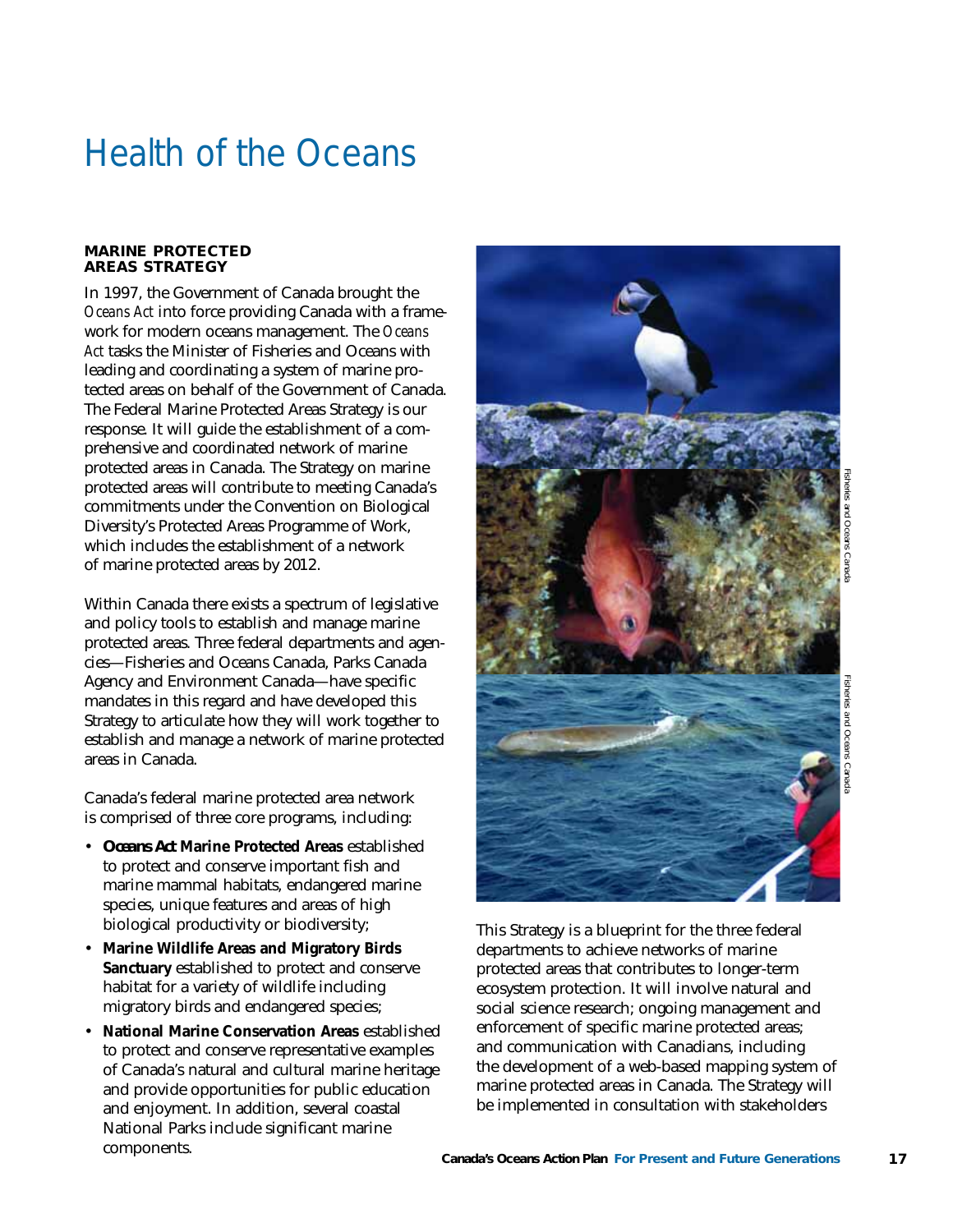and in collaboration with provinces and territories, and First Nations and mandated Aboriginal organizations.

#### **BALLAST WATER AND MARINE POLLUTION REGULATIONS**

This initiative is twofold. Led by Transport Canada, the aim is to reduce the risk of aquatic invasive species to Canadian waters from ballast water dumping by ships through the development of appropriate regulations to replace current voluntary guidelines. Implementing the regulations and adequately monitoring compliance will require the purchase of testing equipment, and the support of the development of onboard treatment methods to control invasive species.

This initiative also involves developing innovative regulations to prevent marine pollution from ships, and enhancing enforcement, e.g. reception facilities, adoption of an enhanced regulatory program including new/expanded provisions for sewage, garbage, air emissions and anti-fouling paints, training of ship inspectors, and the ability to conduct an increased number of investigations of pollution incidents anticipated due to increased surveillance activities.

#### **POLLUTION PREVENTION SURVEILLANCE FOR SEA BASED SOURCES**

Transport Canada is the lead department responsible for preventing pollution from ships, and the National Aerial Surveillance Program (NASP) is one method by which this is achieved. Additional surveillance will be undertaken to enforce the provisions of Canadian legislation applicable to illegal discharges from ships—pollution patrols will be increased by approximately 100%. Furthermore, by coordinating the pollution surveillance patrols with Radarsat satellite reports of anomalies on the ocean's surface, it is anticipated that the overall effectiveness of pollution surveillance will be increased. In addition, Transport Canada will acquire and install forward-looking technology for its Dash 8 pollution surveillance aircraft with the objective of significantly increasing the capability to conduct long-range identification and investigation of ships.



# Fisheries and Oceans Canada – Newfoundland Region Tara Donaghy

#### **BIRDS OILED AT SEA**

Chronic oil pollution coming from ships traveling off Canada's coasts causes the death of hundreds of thousands of seabirds every year. An estimated 300,000 birds are killed every year off of Newfoundland's coast, and at least equivalent numbers may be dying annually on the Pacific coast, because of this illegal pollution. The Government of Canada has introduced a Bill that will allow Canada to better protect its marine environments and send a strong message to polluters. Bill C-15, An Act to amend the Migratory Birds Convention Act and the Canadian Environmental Protection Act, is designed to make the enforcement of marine pollution cases more effective. The amendments will send a clear message that the discharge of oily waste in Canadian waters is unacceptable. The Bill calls for increased fines of up to \$1 million and additional powers for enforcement officials to redirect and detain ships suspected of having polluted our ocean waters. Amending these pieces of environmental legislation will complement the *Canada Shipping Act* (2001) thus enabling the judicial system to prosecute offenders and to levy fines that appropriately reflect the damages caused to the environment. These modifications will allow Canada to better protect our marine environment as well as send a clear message to polluters that Canada will ensure our ocean waters are protected.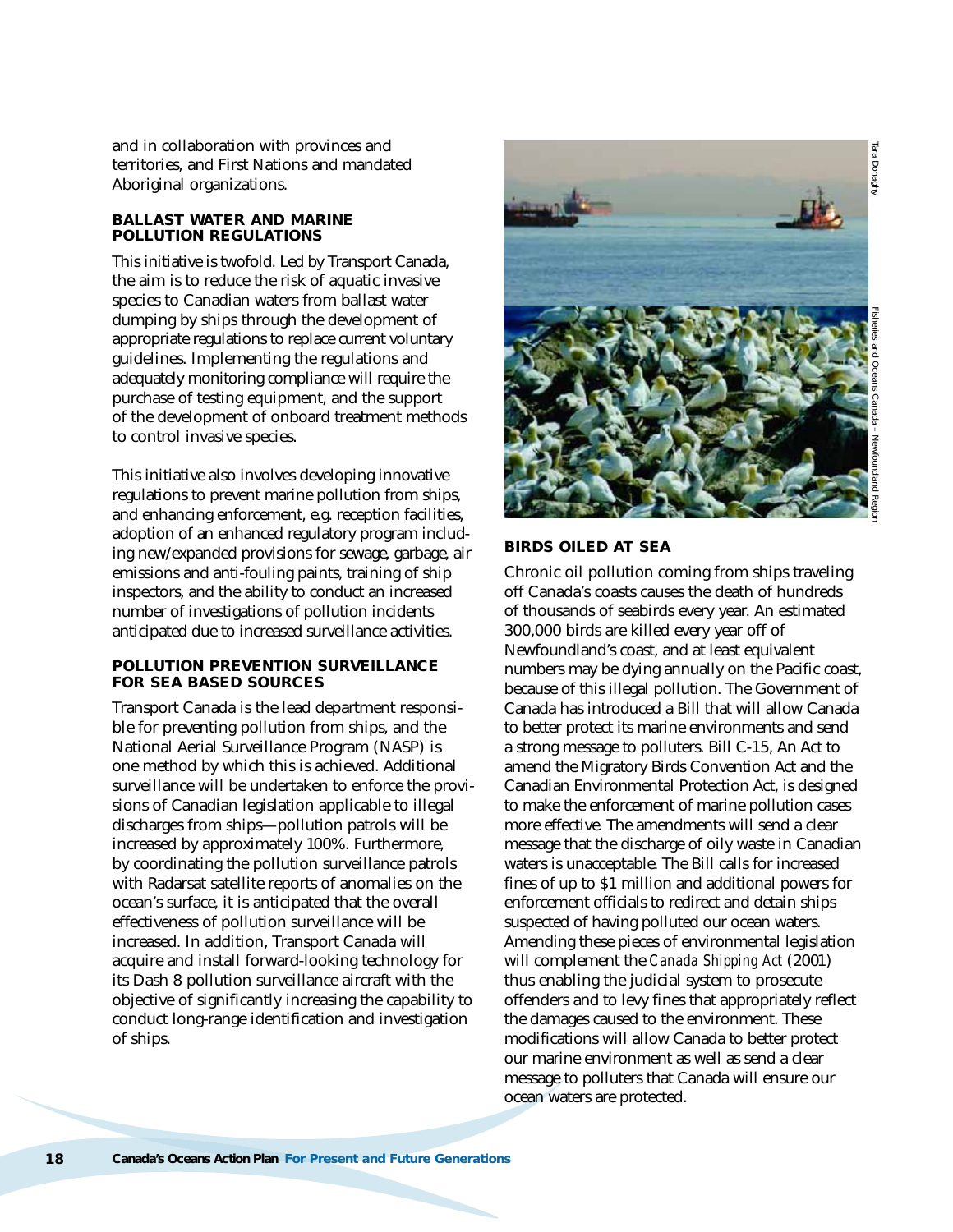## Ocean Science and Technology

#### **OCEANS TECHNOLOGY NETWORK**

This national initiative captures the links between ocean science researchers and technology innovators from government, industry, academia, coastal communities and regional organizations. It provides an opportunity for identifying innovative ocean science and technology in support of the Oceans Action Plan, and the commercialization of oceans technology. The Network will facilitate the sharing of oceans information, discoveries and new technologies, and promote partnerships and business plan development. Networking is key to meeting the needs, and fostering the competitiveness of ocean science and technology industries. This industry is primarily made up of small-to-medium firms including environmental oceans interests. By promoting knowledge sharing that can advance sustainable economic development, the growth of this industry will be enhanced.

#### **PLACENTIA BAY TECHNOLOGY DEMONSTRATION PLATFORM**

Located on the south coast of Newfoundland, Placentia Bay is fringed by a host of small communities, all of which rely to some extent on the adjoining waters for their livelihood. The bay is considered an environmentally sensitive area, hosting an abundant and diverse marine ecosystem. The bay is also the scene of significant industrial activity and associated marine transportation. The initiative is complementary to and will enhance the integrated management effort in Placentia Bay.

<span id="page-18-0"></span>The concept of multiple technologies integrated into an expandable network represents both challenge and opportunity for marine integrated management. A demonstration platform will serve as a test case to "prove" the practicality of modern technology application to integrated management, while showcasing Canadian expertise and technology to international markets.

The project will provide access for all stakeholders to data and information in support of effective management and sustainable development of coastal and ocean areas and the safety and security of life at sea. The platform will integrate a variety of information that is generated from existing ocean, land and air-based technology. The aim is to build a better understanding of our oceans to support ecosystem based management, while enabling new technology development.